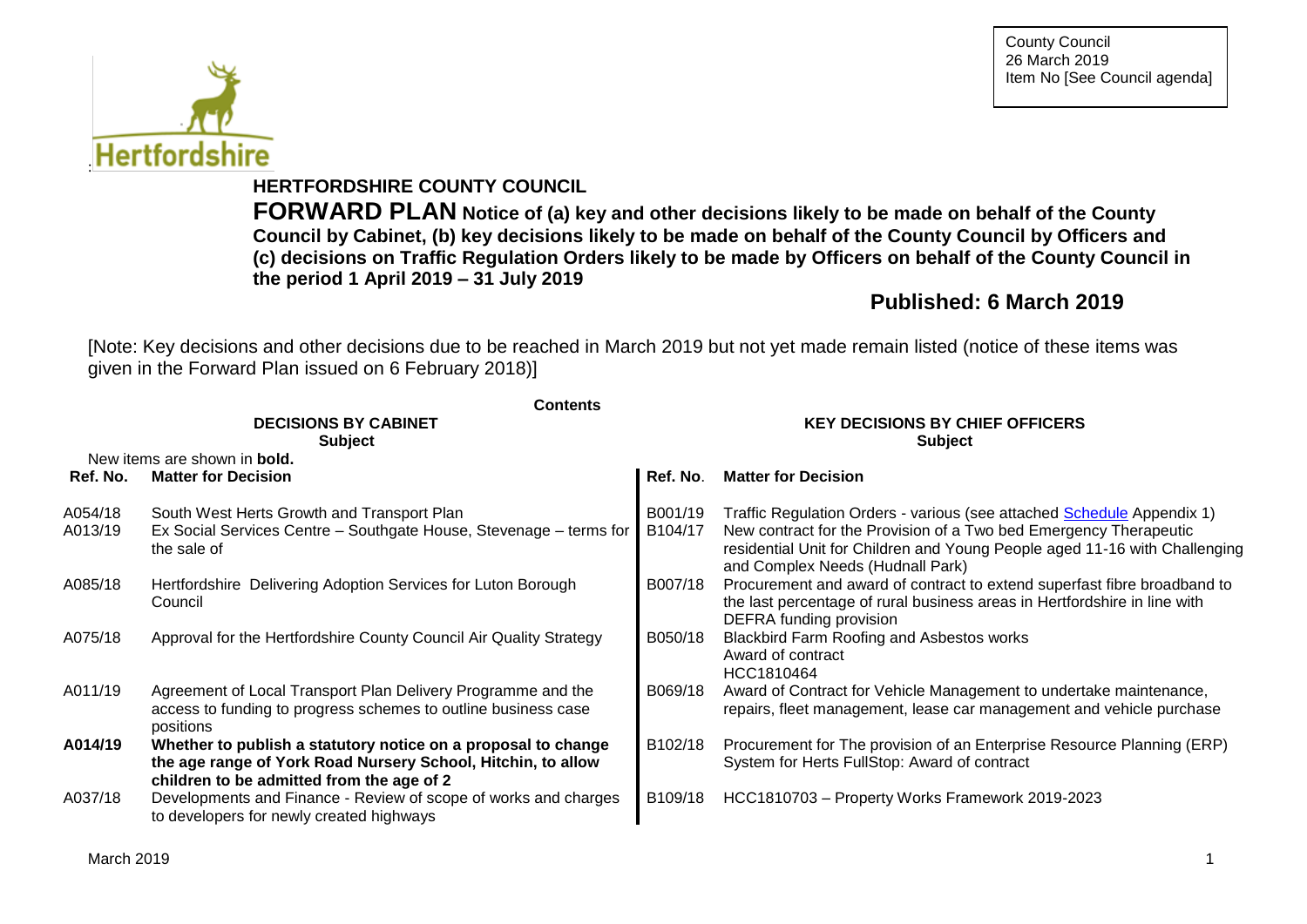| taking into consideration the outcome of a public consultation<br>A016/19<br>Progress on Library/Fire Co-location programme, including<br>HCC1810932<br>B116/18<br>whether Sawbridgeworth should continue to be included within<br>PEP8 - School Expansion - St Peters School, St Albans<br>the programme.<br><b>Award of Contract</b><br>A017/19<br><b>Highway Liaison Meeting (HLM) arrangements</b><br>B117/18<br>Adult substance misuse housing related support service - award of<br>contract<br>HCC1811013<br>A012/19<br>Publication of Integrated Risk Management Plan for Hertfordshire<br>B132/18<br>Fire and Rescue Service<br>Development of a new school - Bishops Stortford Eastern Primary School - |
|-------------------------------------------------------------------------------------------------------------------------------------------------------------------------------------------------------------------------------------------------------------------------------------------------------------------------------------------------------------------------------------------------------------------------------------------------------------------------------------------------------------------------------------------------------------------------------------------------------------------------------------------------------------------------------------------------------------------|
|                                                                                                                                                                                                                                                                                                                                                                                                                                                                                                                                                                                                                                                                                                                   |
|                                                                                                                                                                                                                                                                                                                                                                                                                                                                                                                                                                                                                                                                                                                   |
| Award of contract                                                                                                                                                                                                                                                                                                                                                                                                                                                                                                                                                                                                                                                                                                 |
| A018/19<br>Approval to undertake a public consultation on the Draft Waste<br>B133/18<br>Re-Procurement and award of contract to undertake routine vegetation<br>Local Plan (2021 -2036) including policies, sites and areas for<br>management on the Rights of Way network in Hertfordshire 2019 to 2023<br>safeguarding existing waste management facilities and<br>identifying future waste sites.                                                                                                                                                                                                                                                                                                              |
| Acquisition of new premises for enlarged Hatfield Library<br>B134/18                                                                                                                                                                                                                                                                                                                                                                                                                                                                                                                                                                                                                                              |
| Award of contract for Provision of Pumping Appliances<br>B138/18                                                                                                                                                                                                                                                                                                                                                                                                                                                                                                                                                                                                                                                  |
| B139/18<br>Acquisition of Land interests necessary for the delivery of the A602<br>Improvements                                                                                                                                                                                                                                                                                                                                                                                                                                                                                                                                                                                                                   |
| Draft Intalink Bus Strategy public consultation<br>B142/18                                                                                                                                                                                                                                                                                                                                                                                                                                                                                                                                                                                                                                                        |
| B002/19<br>Additional School Places approval of funding to support the increase in age<br>range of Watford University Technical College                                                                                                                                                                                                                                                                                                                                                                                                                                                                                                                                                                           |
| Award of Contract for the provision of a Learning Provider with effect from<br>B003/19<br>April 2019                                                                                                                                                                                                                                                                                                                                                                                                                                                                                                                                                                                                              |
| To agree the Vehicle Purchasing Framework in collaboration with TPPL<br>B004/19<br>(The Procurement Partnership Limited) led by Hertfordshire County Council                                                                                                                                                                                                                                                                                                                                                                                                                                                                                                                                                      |
| B005/19<br>Hertfordshire Adult and Family Learning Service (HAFLS) - Award of<br>contract for the provision of Adult Learning across Hertfordshire for<br>academic year 2019/20                                                                                                                                                                                                                                                                                                                                                                                                                                                                                                                                   |
| B006/19<br>Award of contract for the provision for an integrated Therapies Service to<br>children and young people with disabilities                                                                                                                                                                                                                                                                                                                                                                                                                                                                                                                                                                              |
| HCC1811103 - Greenside School - Car park works - Award of contract<br>B007/19                                                                                                                                                                                                                                                                                                                                                                                                                                                                                                                                                                                                                                     |
| Award a contract for the adult substance misuse housing related support<br>B008/19<br>service                                                                                                                                                                                                                                                                                                                                                                                                                                                                                                                                                                                                                     |
| B021/19<br>Award of 2 year Single Tender Action for Spot Homecare provision                                                                                                                                                                                                                                                                                                                                                                                                                                                                                                                                                                                                                                       |
| B010/19<br>Award of Flexicare contracts                                                                                                                                                                                                                                                                                                                                                                                                                                                                                                                                                                                                                                                                           |
| B011/19<br>Award of Contract for the supply of Exercise Books and Paper for Herts<br>FullStop                                                                                                                                                                                                                                                                                                                                                                                                                                                                                                                                                                                                                     |
| B012/19<br>Award of contract for the provision of Recruitment Advertising and<br>Statutory Notices Services with effect from August 2019                                                                                                                                                                                                                                                                                                                                                                                                                                                                                                                                                                          |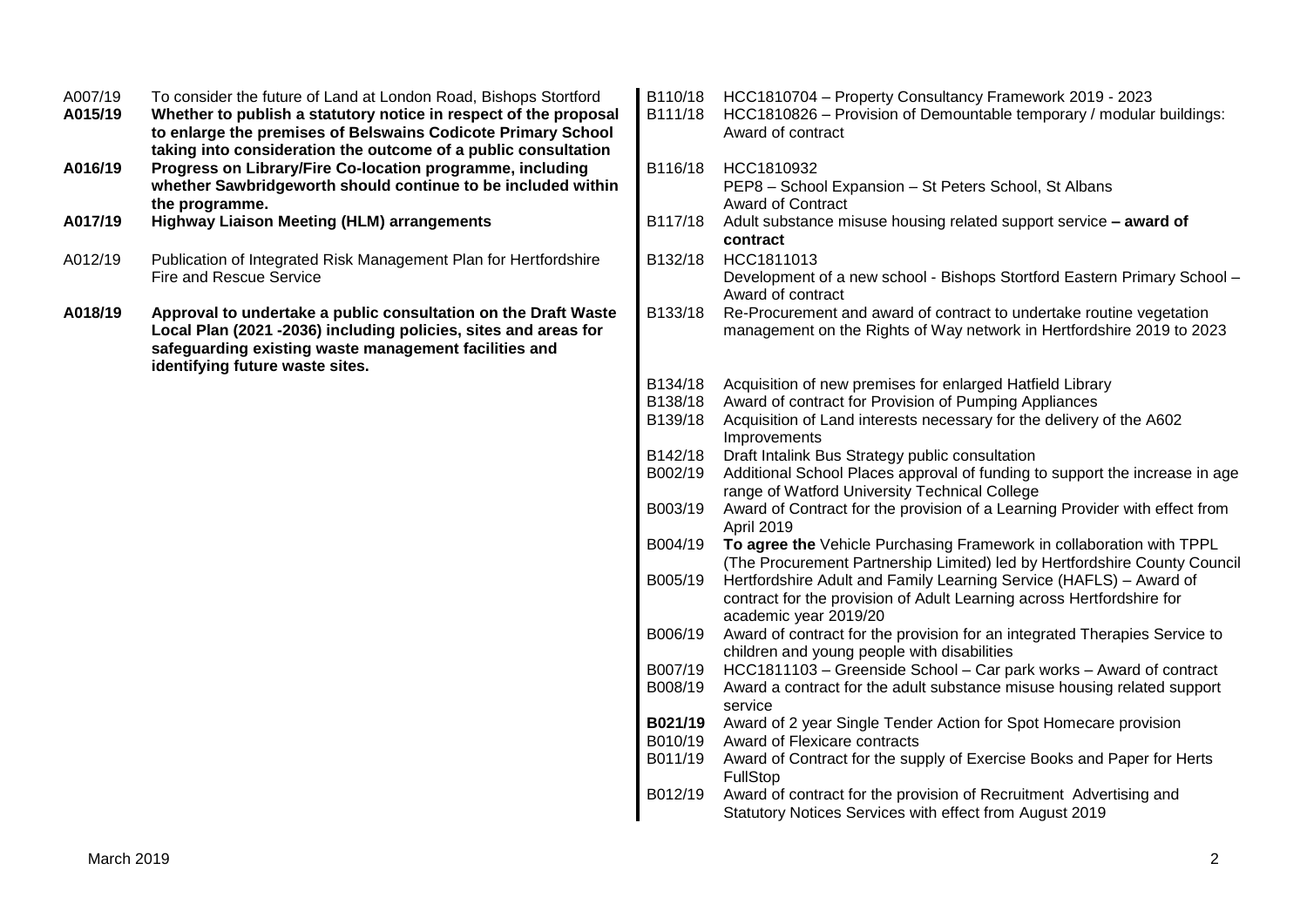| B013/19 | HCC1911205 Batch 47 Package 5 - Window Walling - Barnwell School -<br>Award of contract                                                                                                                                                       |
|---------|-----------------------------------------------------------------------------------------------------------------------------------------------------------------------------------------------------------------------------------------------|
| B014/19 | HCC1911206 Batch 47 Package 5 - Window Walling - Fearnhill School<br>Maths and Computing College - Award of contract                                                                                                                          |
| B015/19 | Agreement of a Deed of Variation to the section 75 agreement between<br>Hertfordshire County Council, Herts Valleys CCG (Clinical Commissioning<br>Group), East and North Hertfordshire CCG and Cambridge and<br>Peterborough CCG             |
| B016/19 | Joint Tender process with Luton Council to establish a new block contract<br>for the provision of a 4 bedded Residential Children's Home for Children<br>and Young People aged 11-16 with Challenging and Complex Needs:<br>Award of contract |
| B017/19 | To consult on the 'Hertfordshire County Council Guide to Developer<br>Infrastructure Contributions' for a six week period                                                                                                                     |
| B018/19 | To consult on the 'Hertfordshire County Council Local Plan Protocol' for a<br>six week period                                                                                                                                                 |
| B019/19 | Tender of Specialist Care at Home contract - Award of contract                                                                                                                                                                                |
| B020/19 | Tender of Support at Home contract - Award of contract                                                                                                                                                                                        |
| B022/19 | To agree the commissioning plan for the Community Meals Service                                                                                                                                                                               |
| B023/19 | Sale of 50 Crossway, Harpenden                                                                                                                                                                                                                |
| B024/19 | The Supply of Exercise Books and exercise paper - Award of contract                                                                                                                                                                           |
| B025/19 | Tender awards for the provision of two local bus service contracts<br>starting in May 2019                                                                                                                                                    |
| B026/19 | Whether to continue with the respite nursing beds contract including                                                                                                                                                                          |
|         | the terms for the continuation                                                                                                                                                                                                                |
| B027/19 | HCC1911234 - Batch 48 - Heating, Boiler and Associated works -<br>Moss Bury Primary School and Nursery, Stevenage - Award of<br>contract                                                                                                      |
| B028/19 | To agree the organisations invited to Tender for the delivery of the<br><b>Hertfordshire Library Service'</b>                                                                                                                                 |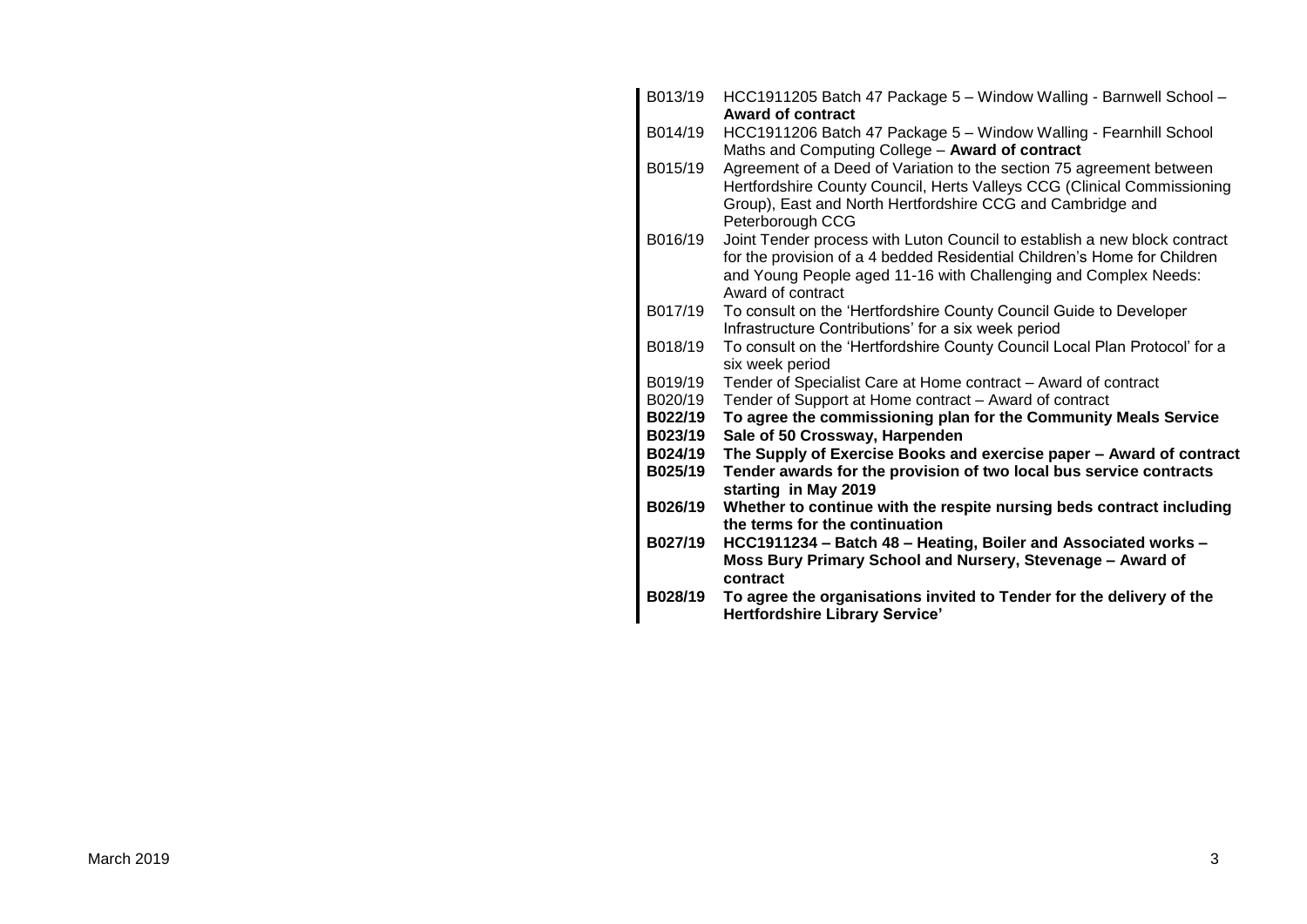| Ref. No. | <b>Matter for Decision</b>                                                           | <b>Date</b><br>decision to<br>be made | <b>Cabinet Panels to be</b><br>consulted                                  | <b>Officer contact for</b><br>this matter | Documents to be<br>considered <sup>"***</sup>                                                                                                                                                                 | <b>Exempt from the</b><br><b>Council's Call-In</b><br><b>Procedures</b><br>Yes / No |
|----------|--------------------------------------------------------------------------------------|---------------------------------------|---------------------------------------------------------------------------|-------------------------------------------|---------------------------------------------------------------------------------------------------------------------------------------------------------------------------------------------------------------|-------------------------------------------------------------------------------------|
| A054/18  | South West Herts Growth and<br><b>Transport Plan</b>                                 | 18/03/2019                            | Growth, Infrastructure,<br>Planning & the Economy<br><b>Cabinet Panel</b> | <b>Rupert Thacker</b><br>01992 658176     | Report of the Director of<br>Environment and Infrastructure                                                                                                                                                   | No.                                                                                 |
| A013/19  | Ex Social Services Centre -<br>Southgate House, Stevenage<br>- terms for the sale of | 18/03/2019                            |                                                                           | <b>Emily White</b><br>01992 588159        | Report of the Interim Director<br>of Resources<br>Part I and Part II Report - due<br>to 'Information relating to the<br>financial or business affairs of<br>any particular person<br>(including the Council)' | No                                                                                  |

#### **PART A: DECISIONS BY CABINET** Note: New items and amendments are shown in **bold.**

1

The address from which, subject to any prohibition or restriction on their disclosure, copies of, or extracts from, any document listed is available is County Hall, Pegs Lane, Hertford, SG13 8DE. Other documents relevant to these matters may be submitted to the decision maker. To request details of such documents (if any) as they become available contact Elaine Shell, Democratic Services Manager by email [\(elaine.shell@hertfordshire.gov.uk\)](mailto:elaine.shell@hertfordshire.gov.uk) or phone (01992 555565).

<sup>††</sup> Documents to be considered by the Cabinet are published in the Council's website at <https://democracy.hertfordshire.gov.uk/mgCalendarMonthView.aspx?GL=1&bcr=1>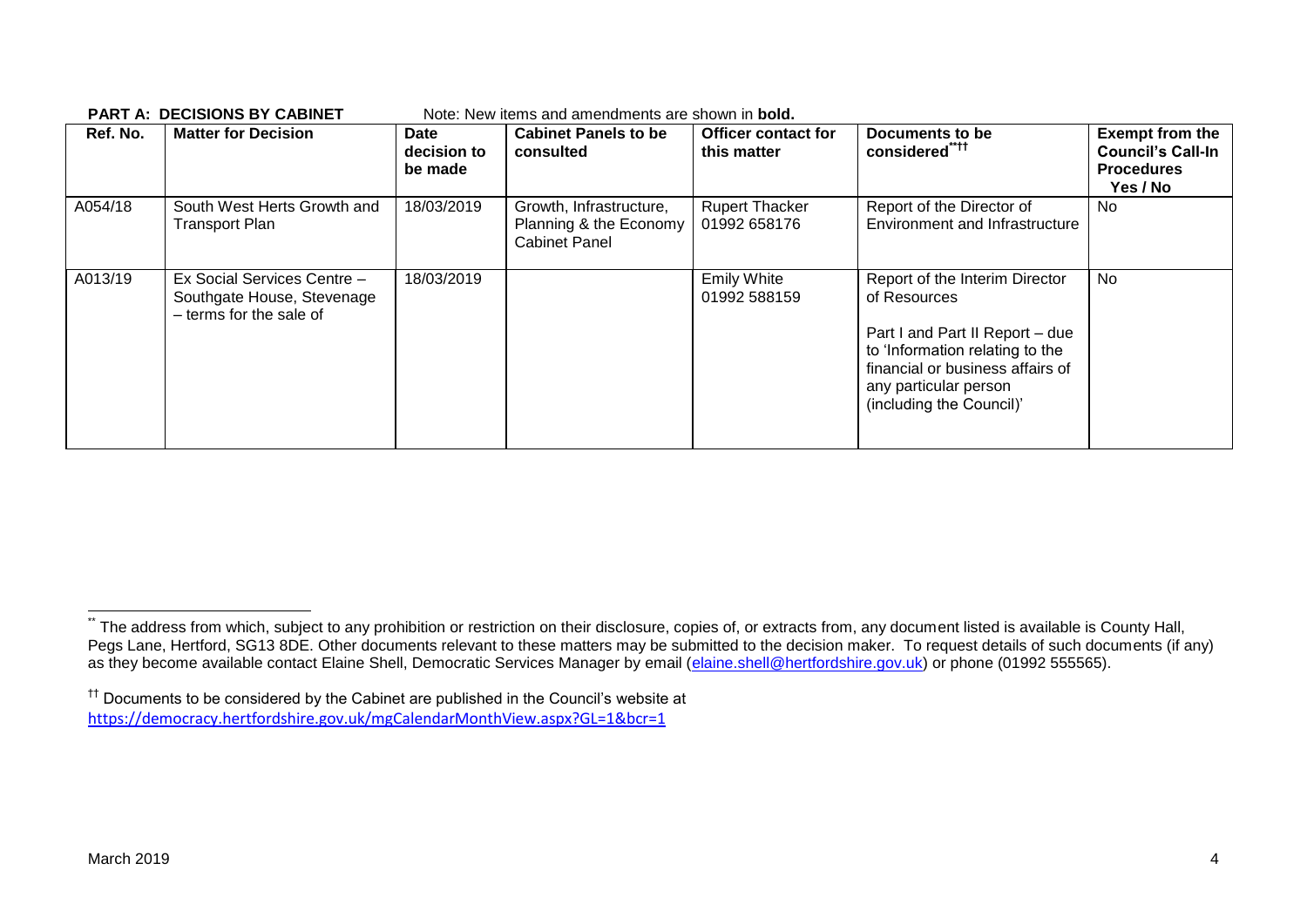| A085/18 | Hertfordshire Delivering<br>Adoption Services for Luton<br><b>Borough Council</b>                                                                                                      | 18/03/2019               | Children, Young People<br>and Families Cabinet<br>Panel                                                                                                                                   | Sue Lowndes<br>07833 484306            | Report of Director of Children's<br>Services                                                              | No        |
|---------|----------------------------------------------------------------------------------------------------------------------------------------------------------------------------------------|--------------------------|-------------------------------------------------------------------------------------------------------------------------------------------------------------------------------------------|----------------------------------------|-----------------------------------------------------------------------------------------------------------|-----------|
| A075/18 | Approval for the Hertfordshire<br><b>County Council Air Quality</b><br>Strategy                                                                                                        | 15/04/2019               | Public Health &<br><b>Prevention Cabinet</b><br>Panel<br>Highways &<br><b>Environment Cabinet</b><br>Panel<br>Growth, Infrastructure,<br>Planning and the<br><b>Economy Cabinet Panel</b> | <b>Bethan Clemence</b><br>01992 555363 | Joint report of the Director of<br>Public Health and Director of<br><b>Environment and Infrastructure</b> | <b>No</b> |
| A011/19 | Agreement of Local Transport<br>Plan Delivery Programme and<br>the access to funding to<br>progress schemes to outline<br>business case positions                                      | 15/04/2019               | Growth, Infrastructure,<br>Planning and The<br><b>Economy Cabinet Panel</b>                                                                                                               | <b>Anthony Collier</b><br>01992 658165 | Report of the Director of<br><b>Environment and Infrastructure</b>                                        | <b>No</b> |
|         |                                                                                                                                                                                        |                          |                                                                                                                                                                                           |                                        |                                                                                                           |           |
| A014/19 | Whether to publish a<br>statutory notice on a<br>proposal to change the age<br>range of York Road Nursery<br>School, Hitchin, to allow<br>children to be admitted from<br>the age of 2 | 15/04/2019               | <b>Education, Libraries</b><br>and Localism Cabinet<br>Panel                                                                                                                              | <b>David Shevlane</b><br>01992 556199  | <b>Report of the Director of</b><br><b>Children's Services</b>                                            | <b>No</b> |
| A037/18 | Developments and Finance -<br>Review of scope of works and<br>charges to developers for<br>newly created highways                                                                      | 13/05/2019<br>13/05/2019 | Highways &<br><b>Environment Cabinet</b><br>Panel                                                                                                                                         | Mark Kemp<br>01992 555206              | Report of the Director of<br><b>Environment and Infrastructure</b>                                        | <b>No</b> |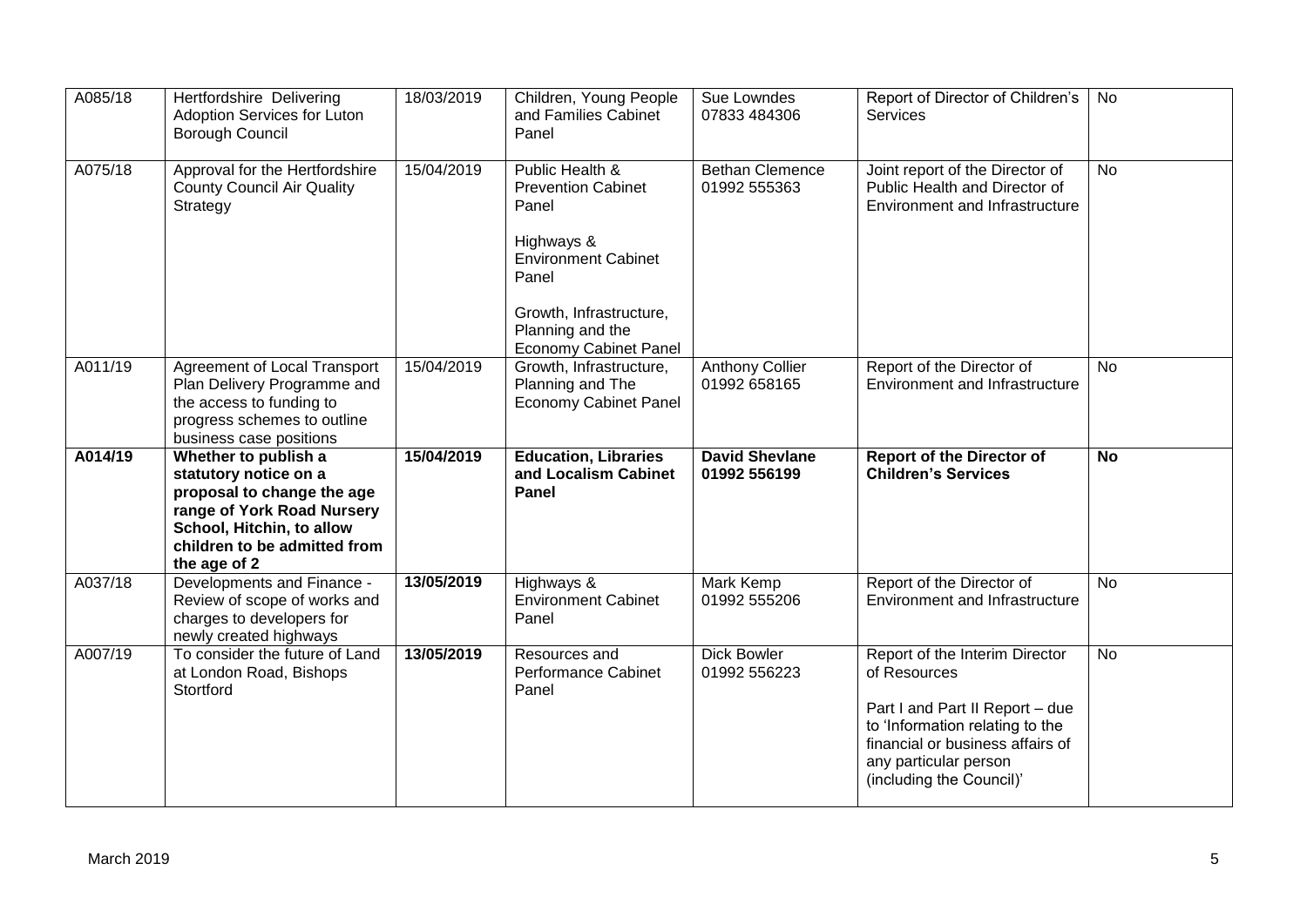| A015/19 | Whether to publish a<br>statutory notice in respect of<br>the proposal to enlarge the<br>premises of Belswains<br><b>Codicote Primary School</b><br>taking into consideration the<br>outcome of a public<br>consultation                     | 13/05/2019                                                             | <b>Education, Libraries</b><br>and Localism Cabinet<br><b>Panel</b>                                                                  | <b>Pauline Davis</b><br>01992 555865                 | <b>Report of the Director of</b><br><b>Children's Services</b><br>Part I and Part II Report -<br>due to 'Information relating<br>to the financial or business<br>affairs of any particular<br>person (including the<br>Council)' | <b>Yes</b><br><b>The Chief</b><br><b>Executive has</b><br>certified that<br>implementation<br>of the decision<br>is critical for<br>service delivery |
|---------|----------------------------------------------------------------------------------------------------------------------------------------------------------------------------------------------------------------------------------------------|------------------------------------------------------------------------|--------------------------------------------------------------------------------------------------------------------------------------|------------------------------------------------------|----------------------------------------------------------------------------------------------------------------------------------------------------------------------------------------------------------------------------------|------------------------------------------------------------------------------------------------------------------------------------------------------|
| A016/19 | Progress on Library/Fire Co-<br>location programme,<br>including whether<br>Sawbridgeworth should<br>continue to be included<br>within the programme.                                                                                        | <b>Cabinet</b><br>13/05/2019                                           | <b>Education, Libraries &amp;</b><br><b>Localism Cabinet</b><br>Panel<br><b>Resources and</b><br><b>Performance Cabinet</b><br>Panel | <b>Taryn Pearson-</b><br><b>Rose</b><br>01992 556651 | <b>Report of the Interim</b><br><b>Director of Resources</b><br>Part I and Part II Report -<br>due to 'Information relating<br>to the financial or business<br>affairs of any particular<br>person (including the<br>Council)'   | <b>No</b>                                                                                                                                            |
| A017/19 | <b>Highway Liaison Meeting</b><br>(HLM) arrangements                                                                                                                                                                                         | <b>Cabinet</b><br>13/05/2019                                           | <b>Highways and</b><br><b>Environment Cabinet</b><br>Panel                                                                           | <b>Paul Gellard</b><br>01992 658142                  | <b>Report of the Director of</b><br><b>Environment and</b><br><b>Infrastructure</b>                                                                                                                                              | <b>No</b>                                                                                                                                            |
| A012/19 | Publication of Integrated Risk<br>Management Plan for<br><b>Hertfordshire Fire and Rescue</b><br>Service                                                                                                                                     | 10/06/2019                                                             | Community Safety and<br>Waste Management<br><b>Cabinet Panel</b>                                                                     | Darryl Keen<br>01992 507500                          | Report of the Director of<br><b>Community Protection</b>                                                                                                                                                                         | No                                                                                                                                                   |
| A018/19 | Approval to undertake a<br>public consultation on the<br>Draft Waste Local Plan (2021<br>-2036) including policies,<br>sites and areas for<br>safeguarding existing waste<br>management facilities and<br>identifying future waste<br>sites. | <b>Cabinet</b><br>08/07/2019<br>County<br><b>Council</b><br>16/07/2019 | Growth, Infrastructure,<br><b>Planning and The</b><br><b>Economy Cabinet</b><br>Panel                                                | <b>Julie Greaves</b><br>01992 556227                 | <b>Report of the Director of</b><br><b>Environment and</b><br><b>Infrastructure</b>                                                                                                                                              | <b>Yes</b>                                                                                                                                           |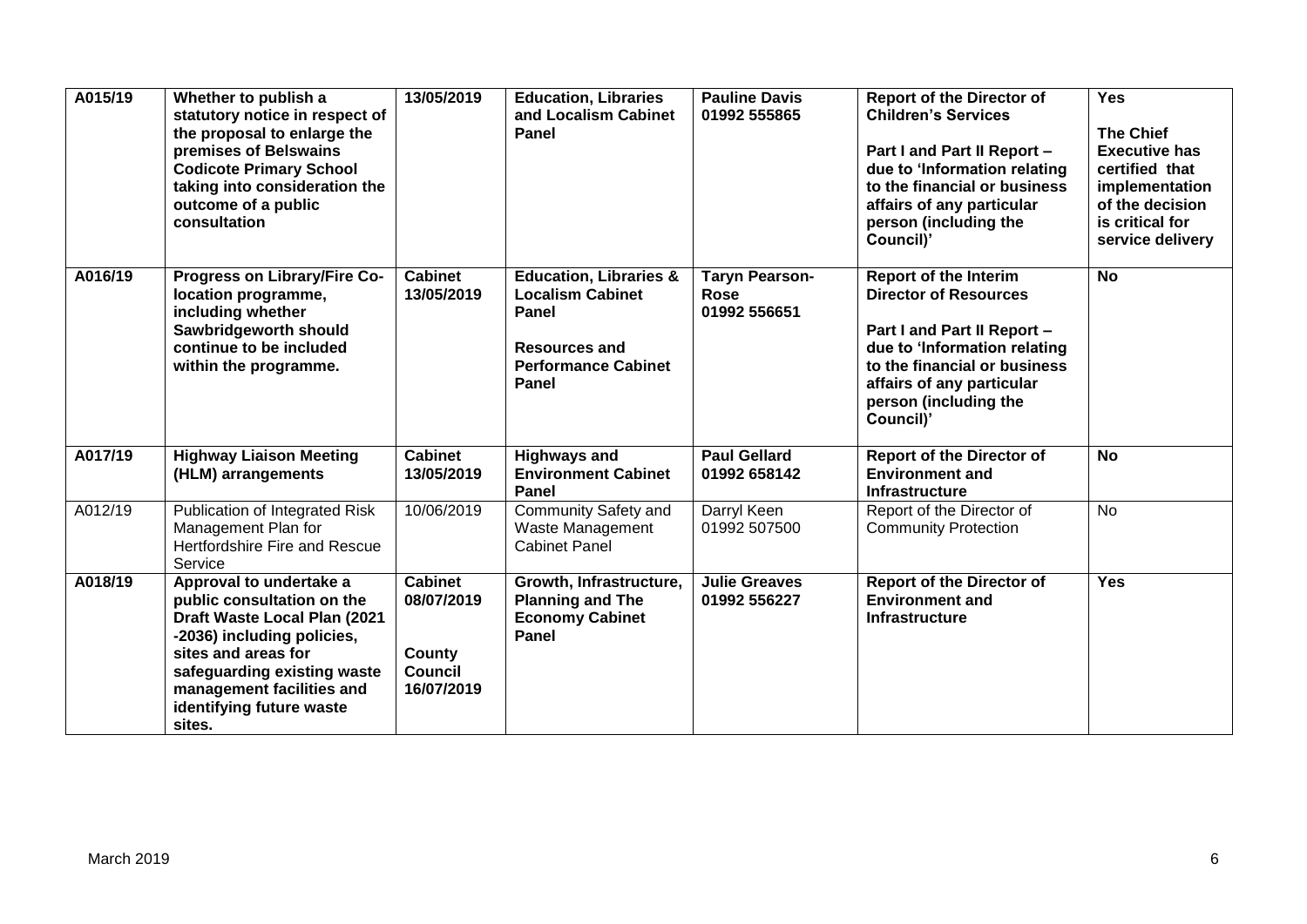**Membership of Cabinet:** 

Richard Roberts **Adult Care & Health Phil Bibby** Phil Bibby Highways & Environment<br>
Teresa Heritage Children, Young People and Families David Williams Leader of the Council **Teresa Heritage Children, Young People and Families David Williams Leader of the Council Terry Hone Community Safety & Waste Management Tim Hutchings** Public Health & Prevention<br> **Terry Douris Education, Libraries & Localism** Ralph Sangster Resources & Performance **Terry Douris <b>Education, Libraries & Localism**<br> **Derrick Ashley** Growth, Infrastructure, Planning **Growth, Infrastructure, Planning and The Economy**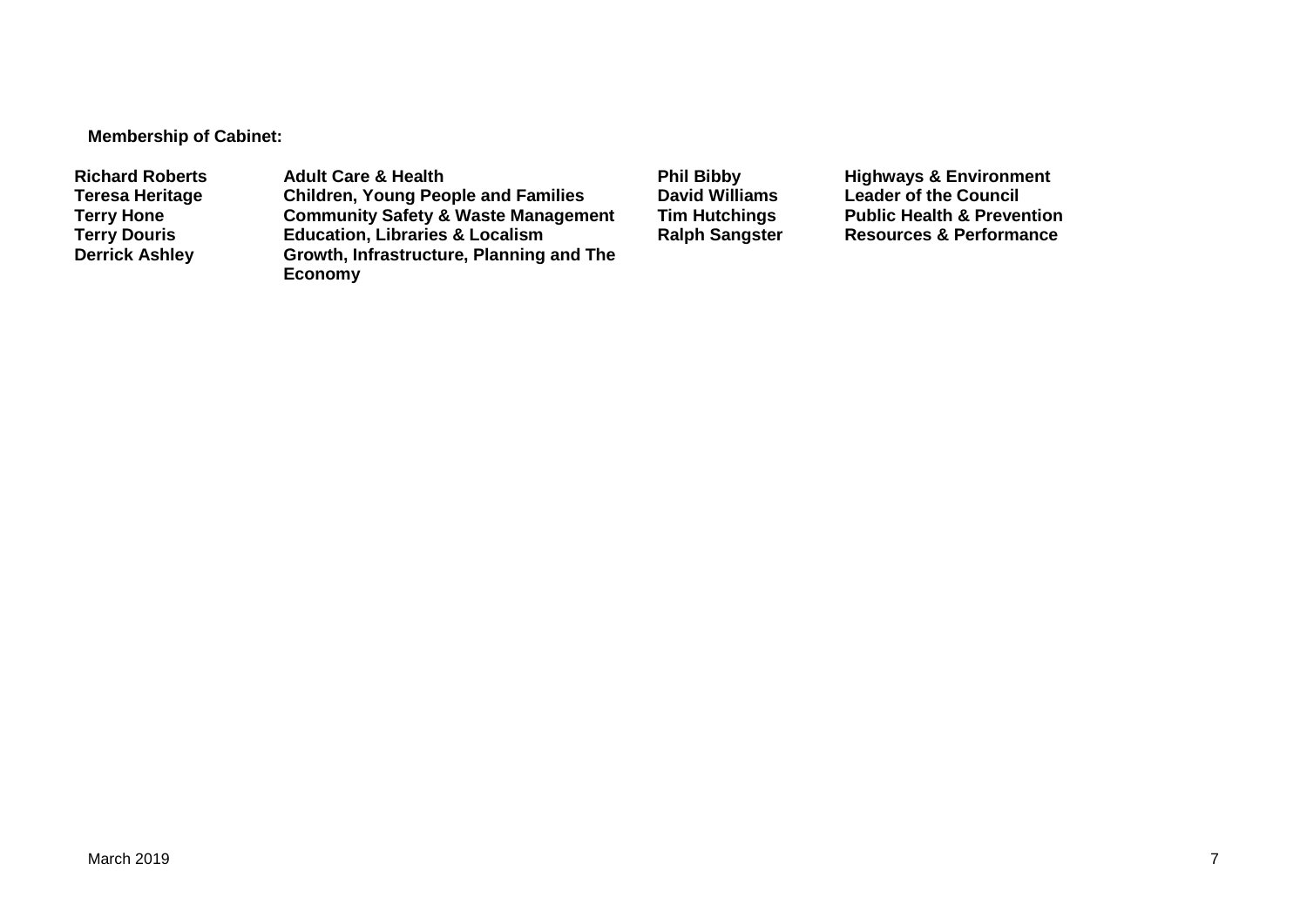**PART B: DECISIONS BY CHIEF OFFICERS Note: New items and amendments are shown in bold.** 

|         | <b>Issue for Decision</b>                                                                                                                                                                                             | Name and Title of<br><b>Decision Maker</b>                                | Date, or<br>period<br>within<br>which,<br>decision to<br>be made | <b>Cabinet Panels to be</b><br>consulted | <b>Officer contact for</b><br>this matter | Documents to be<br>considered <sup>##</sup> | <b>Exempt from the</b><br><b>Council's Call-In</b><br><b>Procedures</b><br>Yes / No |
|---------|-----------------------------------------------------------------------------------------------------------------------------------------------------------------------------------------------------------------------|---------------------------------------------------------------------------|------------------------------------------------------------------|------------------------------------------|-------------------------------------------|---------------------------------------------|-------------------------------------------------------------------------------------|
| B001/19 | <b>Traffic Regulation</b><br>Orders - various<br>(see attached<br><b>Schedule</b> Appendix                                                                                                                            | Mark Kemp<br><b>Director Environment</b><br>and Infrastructure            | During the<br>period of this<br>Forward Plan                     |                                          | Mark Kemp<br>01992 555206                 | Reports from Lead<br><b>Officers</b>        | <b>No</b>                                                                           |
| B104/17 | New contract for<br>the Provision of a<br>Two bed<br>Emergency<br>Therapeutic<br>residential Unit for<br>Children and<br>Young People aged<br>11-16 with<br>Challenging and<br><b>Complex Needs</b><br>(Hudnall Park) | Marion Ingram<br><b>Operations Director</b><br><b>Specialist Services</b> | <b>May 2019</b><br>(was<br>February<br>2019)                     |                                          | Lynn Knowles<br>07740 918847              | See Note 2 below                            | No                                                                                  |
| B007/18 | Procurement and<br>award of contract to<br>extend superfast<br>fibre broadband to<br>the last percentage<br>of rural business<br>areas in<br>Hertfordshire in line<br>with DEFRA<br>funding provision                 | <b>Steven Pilsworth</b><br>Interim Director of<br>Resources               | <b>March 2019</b><br>(was<br>February<br>2019)                   |                                          | Anna Morrison<br>01992 588397             | See Note 2 below                            | <b>No</b>                                                                           |

1

<sup>‡‡</sup> The address from which, subject to any prohibition or restriction on their disclosure, copies of, or extracts from, any document listed is available is County Hall, Pegs Lane, Hertford, SG13 8DE. Other documents relevant to these matters may be submitted to the decision maker. To request details of such documents (if any) as they become available contact Elaine Shell, Democratic Services Manager by email [\(elaine.shell@hertfordshire.gov.uk\)](mailto:elaine.shell@hertfordshire.gov.uk) or phone (01992 55565).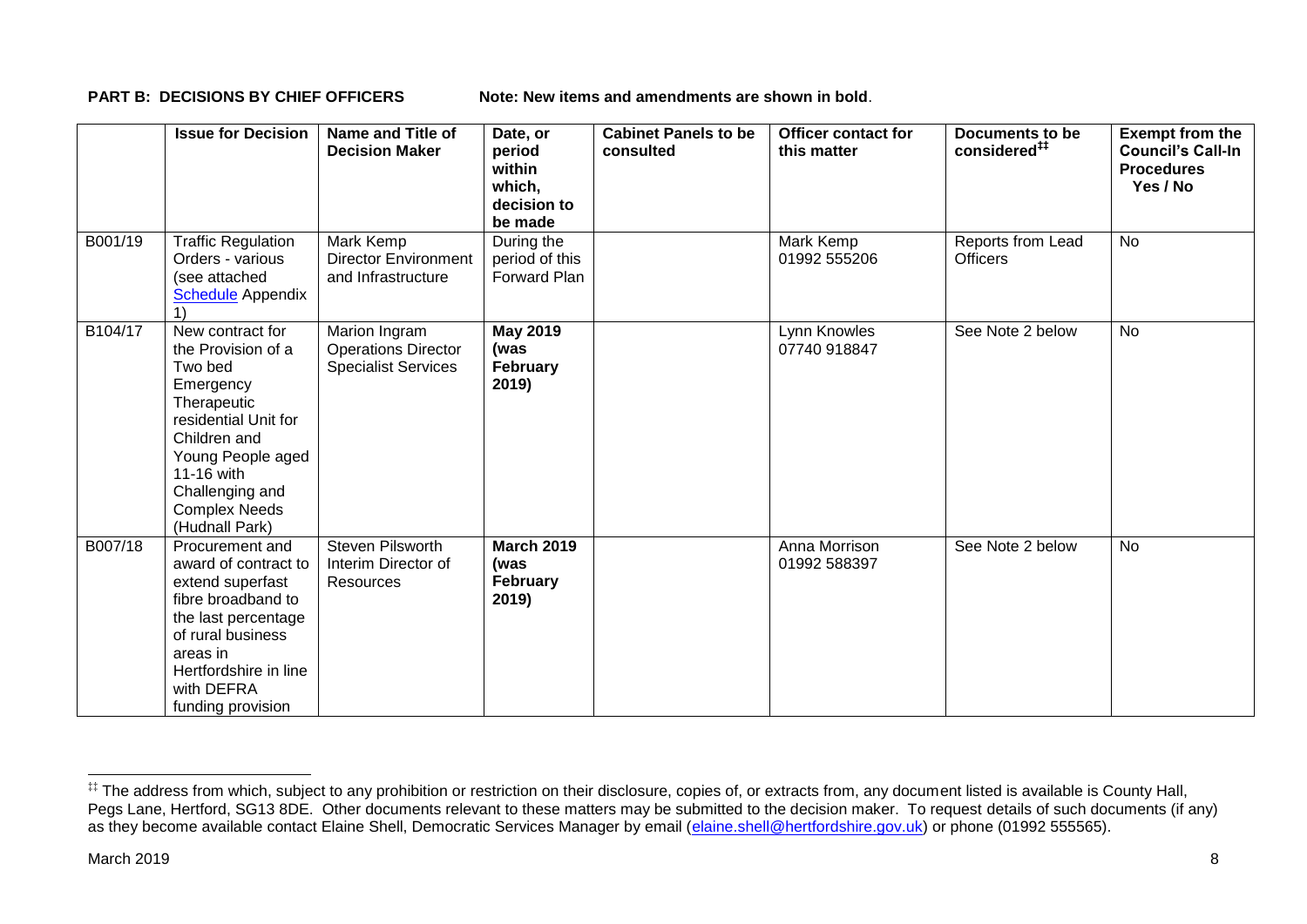| B050/18 | <b>Blackbird Farm</b><br>Roofing and<br>Asbestos works<br>Award of contract<br>HCC1810464                                                                          | Sass Pledger<br><b>Assistant Director</b><br>Property   | <b>May 2019</b><br>(was April<br>2019)         | Jackie Aldridge<br>01992 588138       | See Note 2 below | <b>No</b> |
|---------|--------------------------------------------------------------------------------------------------------------------------------------------------------------------|---------------------------------------------------------|------------------------------------------------|---------------------------------------|------------------|-----------|
| B069/18 | Award of Contract<br>for Vehicle<br>Management to<br>undertake<br>maintenance,<br>repairs, fleet<br>management, lease<br>car management<br>and vehicle<br>purchase | <b>Glenn Facey</b><br>Head of Herts<br>FullStop         | <b>March 2019</b><br>(was<br>February<br>2019) | <b>Patrick Stiles</b><br>01707 292391 | See Note 2 below | <b>No</b> |
| B102/18 | Procurement for<br>The provision of an<br>Enterprise<br>Resource Planning<br>(ERP) System for<br>Herts FullStop:<br>Award of contract                              | Glenn Facey<br>Head of Herts<br>FullStop                | <b>May 2019</b><br>(was March<br>2019)         | Glenn Facey<br>01707 292364           | See Note 2 below | <b>No</b> |
| B109/18 | HCC1810703-<br><b>Property Works</b><br>Framework 2019-<br>2023                                                                                                    | Sass Pledger<br><b>Assistant Director -</b><br>Property | <b>June 2019</b><br>(was May<br>2019)          | Jackie Aldridge<br>01992 556658       |                  | <b>No</b> |
| B110/18 | HCC1810704-<br>Property<br>Consultancy<br>Framework 2019 -<br>2023                                                                                                 | Sass Pledger<br><b>Assistant Director -</b><br>Property | <b>June 2019</b><br>(was May<br>2019)          | Jackie Aldridge<br>01992 556658       |                  | <b>No</b> |
| B111/18 | HCC1810826-<br>Provision of<br>Demountable<br>temporary/<br>modular buildings:<br>Award of contract                                                                | Sass Pledger<br><b>Assistant Director -</b><br>Property | <b>May 2019</b><br>(was April<br>2019)         | Jackie Aldridge<br>01992 556658       | See Note 2 below | <b>No</b> |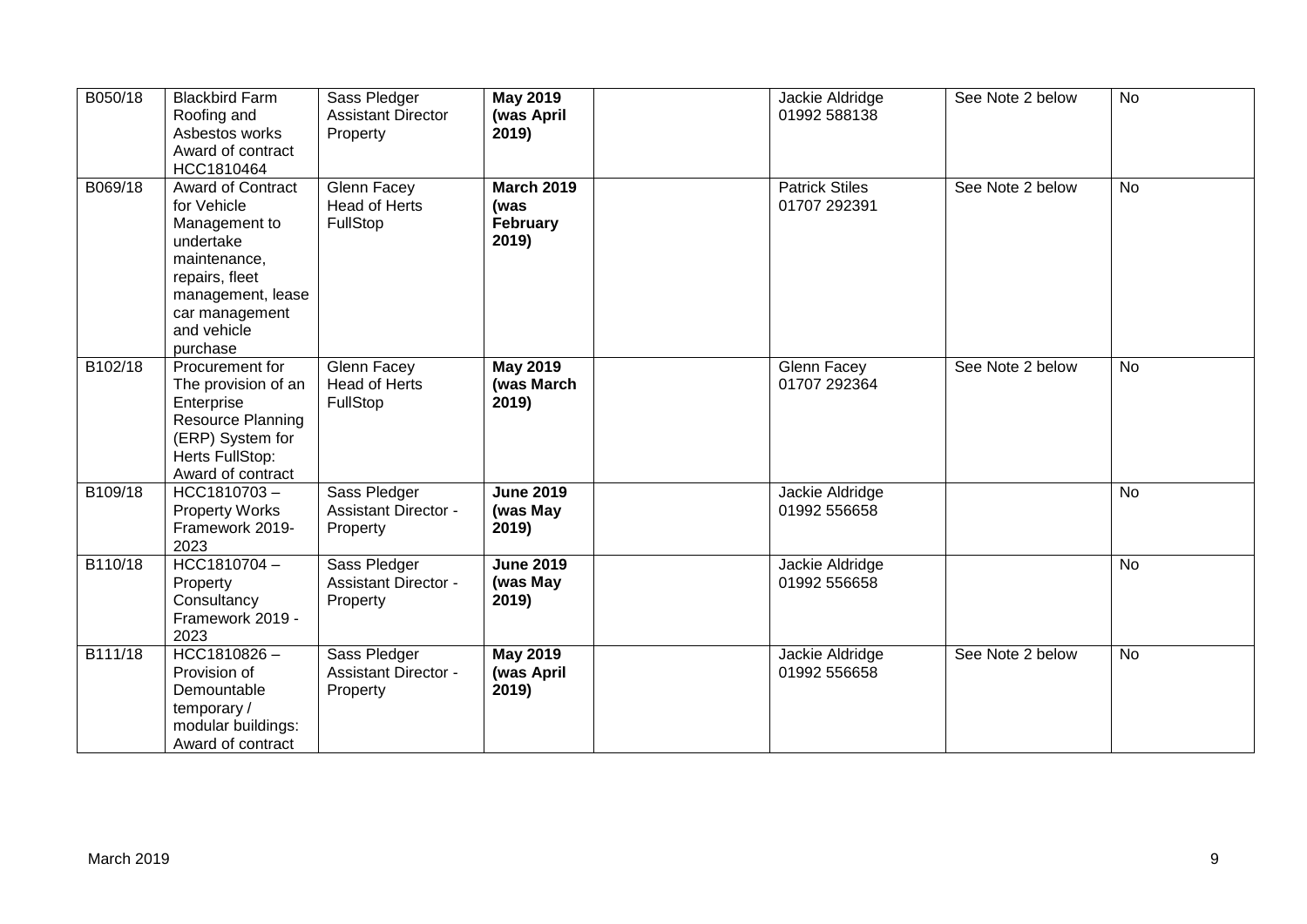| B116/18 | HCC1810932<br>PEP8 - School<br>Expansion - St<br>Peters School, St<br>Albans<br><b>Award of Contract</b>                                                              | Sass Pledger<br><b>Assistant Director</b><br>Property                                                        | April 2019<br>(was March<br>2019)                     | Jackie Aldridge<br>01992 556658        | See Note 2 below           | <b>No</b> |
|---------|-----------------------------------------------------------------------------------------------------------------------------------------------------------------------|--------------------------------------------------------------------------------------------------------------|-------------------------------------------------------|----------------------------------------|----------------------------|-----------|
| B117/18 | Adult substance<br>misuse housing<br>related support<br>service - award of<br>contract                                                                                | <b>Jim McManus</b><br>Director of Public<br>Health                                                           | <b>March 2019</b><br>(was<br><b>February</b><br>2019) | Natasha Welsh<br>01438 844381          | See Note 2 below           | <b>No</b> |
| B132/18 | HCC1811013<br>Development of a<br>new school -<br><b>Bishops Stortford</b><br><b>Eastern Primary</b><br>School - Award of<br>contract                                 | Sass Pledger<br><b>Assistant Director</b><br>Property                                                        | April 2019<br>(was March<br>2019)                     | Jackie Aldridge<br>01992 556658        | See Note 2 below           | <b>No</b> |
| B133/18 | Re-Procurement<br>and award of<br>contract to<br>undertake routine<br>vegetation<br>management on<br>the Rights of Way<br>network in<br>Hertfordshire 2019<br>to 2023 | <b>Simon Aries</b><br><b>Assistant Director</b><br><b>Transport Waste and</b><br>Environmental<br>Management | March 2019                                            | <b>Tony Bradford</b><br>01992 556028   | See Note 2 below           | <b>No</b> |
| B134/18 | Acquisition of new<br>premises for<br>enlarged Hatfield<br>Library                                                                                                    | Sass Pledger<br>Assistant Director,<br>Property                                                              | <b>March 2019</b><br>(was<br>February<br>2019)        | <b>Robert Ambler</b><br>01992 588836   | Report                     | <b>No</b> |
| B138/18 | Award of contract<br>for Provision of<br>Pumping<br>Appliances                                                                                                        | <b>Steve Tant</b><br><b>Assistant Chief</b><br>Officer                                                       | March 2019                                            | <b>Brian Middleton</b><br>01992 507520 | Report<br>See Note 2 below | <b>No</b> |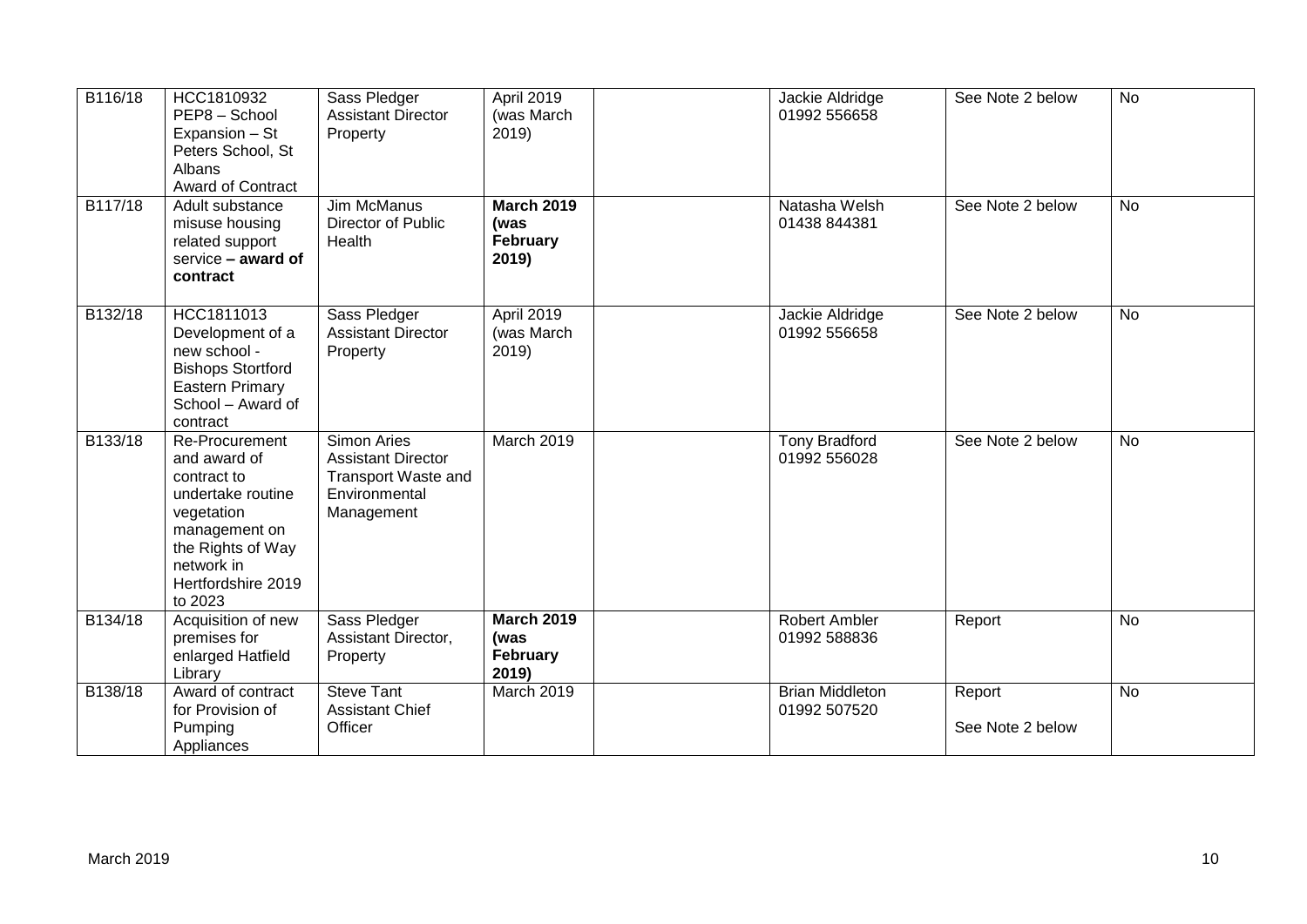| B <sub>139</sub> /18 | Acquisition of Land<br>interests necessary<br>for the delivery of<br>the A602<br>Improvements                                                                                           | Steven Pilsworth<br><b>Director Resources</b>                                                         | March 2019                                     |                                                                         | David Burt<br>01992 658177          | Report<br>See Note 4 below                                                                                                                                                                                                         | $\overline{N}$ |
|----------------------|-----------------------------------------------------------------------------------------------------------------------------------------------------------------------------------------|-------------------------------------------------------------------------------------------------------|------------------------------------------------|-------------------------------------------------------------------------|-------------------------------------|------------------------------------------------------------------------------------------------------------------------------------------------------------------------------------------------------------------------------------|----------------|
| B142/18              | Draft Intalink Bus<br>Strategy public<br>consultation                                                                                                                                   | <b>Simon Aries</b><br><b>Assistant Director</b><br>Transport Waste and<br>Environmental<br>Management | March 2019                                     | Growth, Infrastructure,<br>Planning and the<br>Economy Cabinet<br>Panel | <b>Matthew Lale</b><br>01992 588633 | Report                                                                                                                                                                                                                             | <b>No</b>      |
| B002/19              | <b>Additional School</b><br>Places approval of<br>funding to support<br>the increase in age<br>range of Watford<br>University<br><b>Technical College</b>                               | Jenny Coles<br>Director Children's<br>Services                                                        | <b>March 2019</b><br>(was<br>February<br>2019) | <b>Education, Libraries</b><br>and Localism Cabinet<br>Panel            | Dan Hardy<br>01992 588923           | Report of the<br>Director of Children's<br><b>Services</b><br>Part I and Part II<br>Report – due to<br>'Information relating<br>to the financial or<br>business affairs of<br>any particular person<br>(including the<br>Council)' | <b>No</b>      |
| B003/19              | Award of Contract<br>for the provision of<br>a Learning Provider<br>with effect from<br>April 2019                                                                                      | Sally Hopper<br><b>Assistant Director HR</b><br>Services                                              | <b>March 2019</b><br>(was<br>February<br>2019) |                                                                         | Sally Hopper<br>01992 555692        | See Note 2 below                                                                                                                                                                                                                   | <b>No</b>      |
| B004/19              | To agree the<br><b>Vehicle Purchasing</b><br>Framework in<br>collaboration with<br>TPPL (The<br>Procurement<br>Partnership<br>Limited) led by<br>Hertfordshire<br><b>County Council</b> | Glenn Facey<br>Head of Herts<br>FullStop                                                              | March 2019                                     |                                                                         | Glenn Facey<br>01707 292364         | Report<br>See Notes 2 and 3<br>below                                                                                                                                                                                               | <b>No</b>      |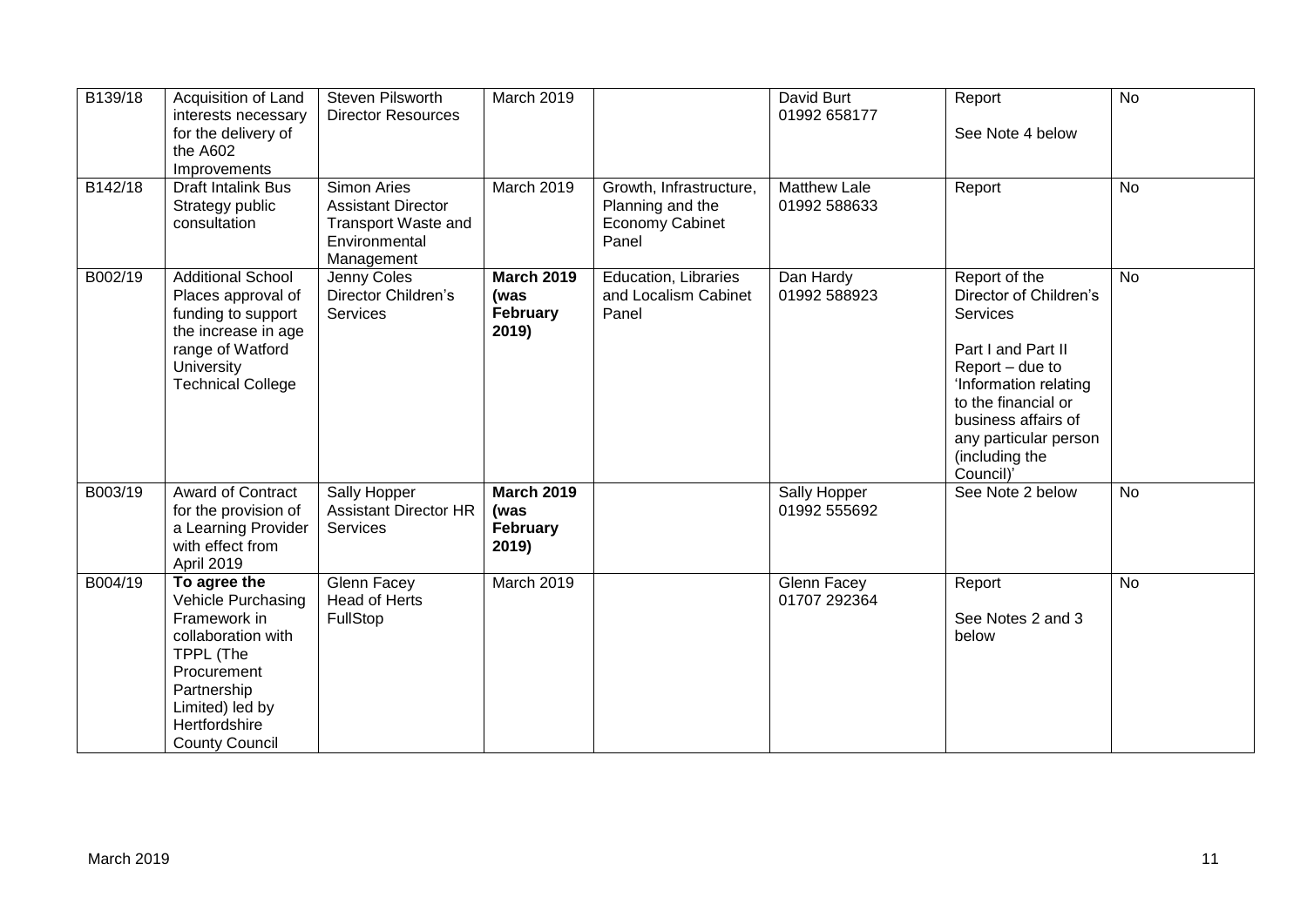| B005/19 | <b>Hertfordshire Adult</b><br>and Family<br><b>Learning Service</b><br>(HAFLS) - Award<br>of contract for the<br>provision of Adult<br>Learning across<br>Hertfordshire for<br>academic year<br>2019/20 | Steven Lee-Foster<br><b>Assistant Director</b><br><b>Adult Care Services</b> | May 2019                          |                                                                | Lyn Keates<br>01992 588626          | Report<br>See Note 2 below | <b>No</b>      |
|---------|---------------------------------------------------------------------------------------------------------------------------------------------------------------------------------------------------------|------------------------------------------------------------------------------|-----------------------------------|----------------------------------------------------------------|-------------------------------------|----------------------------|----------------|
| B006/19 | Award of contract<br>for the provision for<br>an integrated<br><b>Therapies Service</b><br>to children and<br>young people with<br>disabilities                                                         | Marion Ingram<br><b>Operations Director</b><br><b>Specialist Services</b>    | May 2019                          | Children, Young<br>People and Families<br><b>Cabinet Panel</b> | Julie Reddish<br>01438 843873       | Report<br>See Note 2 below | No             |
| B007/19 | $HCC1811103 -$<br>Greenside School-<br>Car park works -<br>Award of contract                                                                                                                            | Sass Pledger<br>Assistant Director,<br>Property                              | April 2019<br>(was March<br>2019) |                                                                | Jackie Aldridge<br>01992 556658     | See Note 2 below           | <b>No</b>      |
| B008/19 | Award a contract<br>for the adult<br>substance misuse<br>housing related<br>support service                                                                                                             | Jim McManus<br>Director of Public<br>Health                                  | May 2019                          |                                                                | Natasha Welsh<br>01438 844381       | See Note 2 below           | No             |
| B021/19 | Award of 2 year<br>Single Tender<br>Action for Spot<br>Homecare<br>provision                                                                                                                            | lain MacBeath<br><b>Director Adult Care</b><br><b>Services</b>               | March 2018                        |                                                                | <b>Kirsty Hough</b><br>01438 843371 | See Note 2 below           | $\overline{N}$ |
| B010/19 | <b>Award of Flexicare</b><br>contracts                                                                                                                                                                  | lain MacBeath<br><b>Director Adult Care</b><br>Services                      | April 2019                        |                                                                | Daisy Sanghera<br>01438 843391      | See Note 2 below           | <b>No</b>      |
| B011/19 | Award of Contract<br>for the supply of<br><b>Exercise Books</b><br>and Paper for Herts<br>FullStop                                                                                                      | Glenn Facey<br><b>Head of Herts</b><br>FullStop                              | May 2019                          |                                                                | Louise Bagley<br>01707 292431       | See Note 2 below           | <b>No</b>      |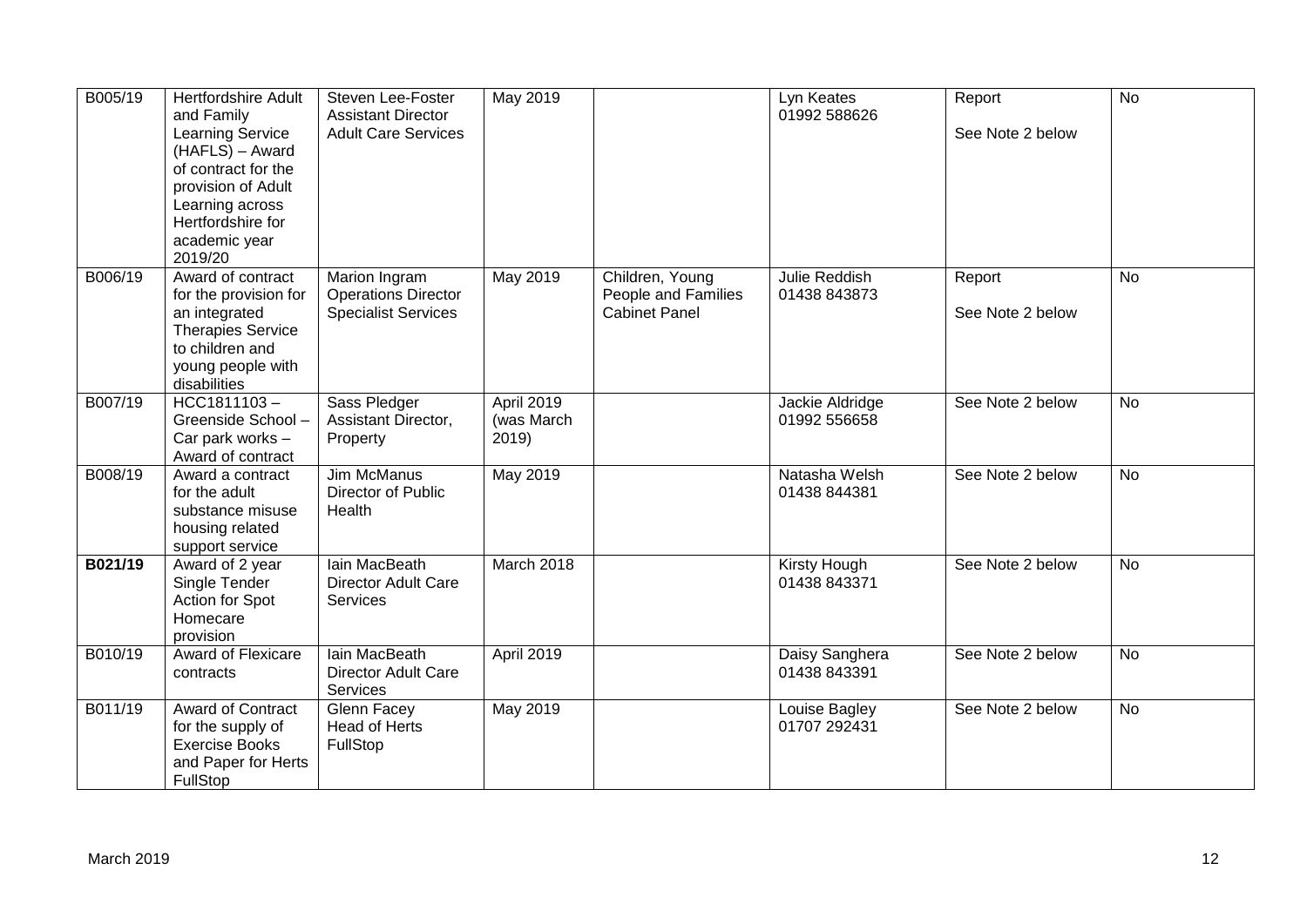| B012/19 | Award of contract<br>for the provision of<br>Recruitment<br>Advertising and<br><b>Statutory Notices</b><br>Services with effect<br>from August 2019                                                                                                                | Sally Hopper<br><b>Assistant Director</b><br>Human Resource<br>Services | June 2019  | Sally Hopper<br>01992 555692          | See Note 2 below | <b>No</b> |
|---------|--------------------------------------------------------------------------------------------------------------------------------------------------------------------------------------------------------------------------------------------------------------------|-------------------------------------------------------------------------|------------|---------------------------------------|------------------|-----------|
| B013/19 | HCC1911205<br>Batch 47 Package<br>5 - Window Walling<br>- Barnwell School -<br><b>Award of contract</b>                                                                                                                                                            | Sass Pledger<br>Assistant Director,<br>Property                         | April 2019 | <b>Clare Saban</b><br>01992 556799    | See Note 2 below | <b>No</b> |
| B014/19 | HCC1911206<br>Batch 47 Package<br>5 - Window Walling<br>- Fearnhill School<br>Maths and<br><b>Computing College</b><br>- Award of<br>contract                                                                                                                      | Sass Pledger<br>Assistant Director,<br>Property                         | April 2019 | <b>Clare Saban</b><br>01992 556799    | See Note 2 below | No        |
| B015/19 | Agreement of a<br>Deed of Variation<br>to the section 75<br>agreement<br>between<br>Hertfordshire<br>County Council,<br>Herts Valleys CCG<br>(Clinical<br>Commissioning<br>Group), East and<br>North Hertfordshire<br>CCG and<br>Cambridge and<br>Peterborough CCG | lain MacBeath<br>Director of Adult<br><b>Care Services</b>              | March 2019 | <b>Edward Knowles</b><br>01992 555459 | Report           | <b>No</b> |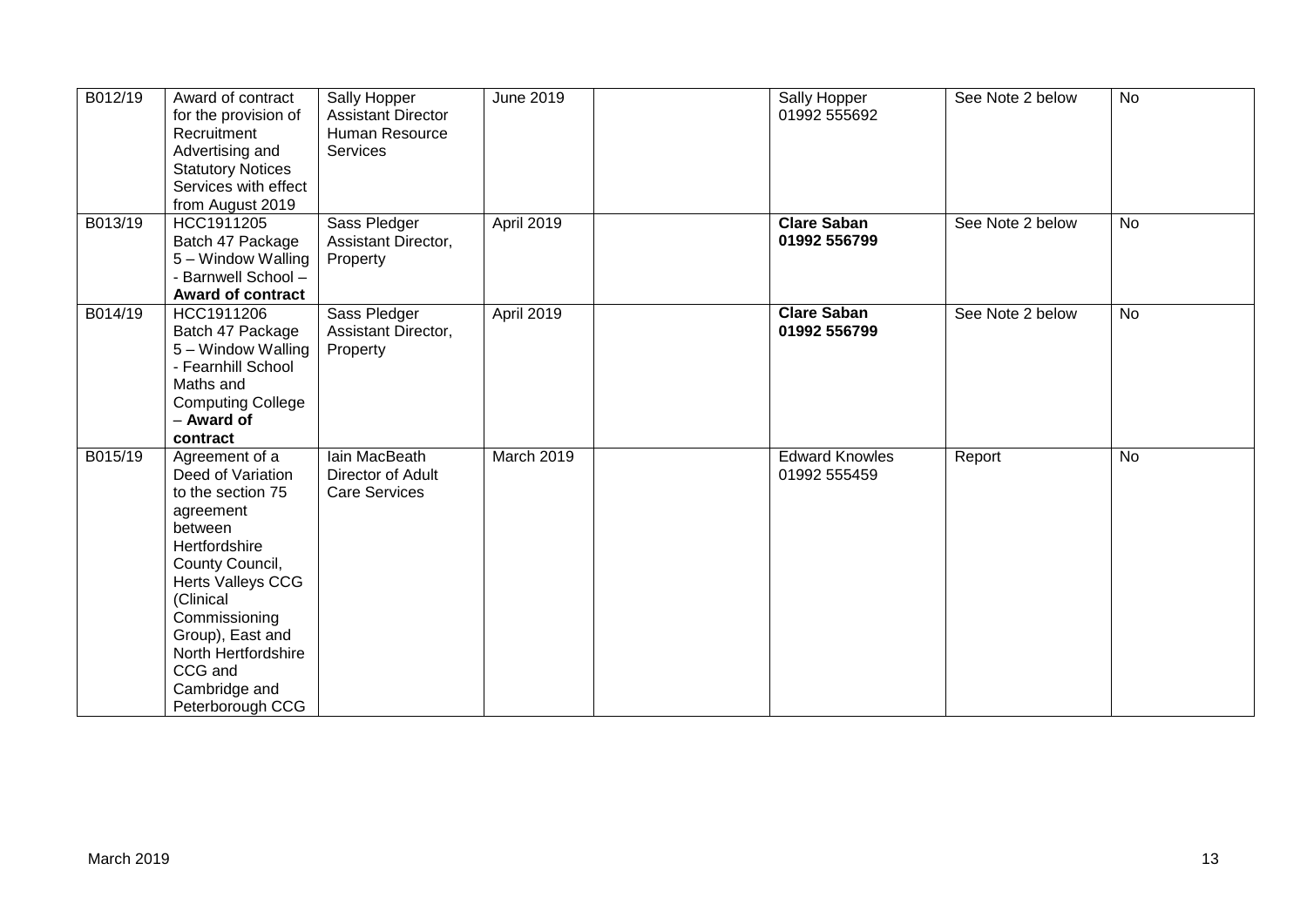| B016/19 | Joint Tender<br>process with Luton<br>Council to establish<br>a new block<br>contract for the<br>provision of a 4<br>bedded Residential<br>Children's Home<br>for Children and<br>Young People aged<br>11-16 with<br>Challenging and<br><b>Complex Needs:</b><br>Award of contract | Marion Ingram<br><b>Operations Director</b><br><b>Specialist Services</b>                    | April 2019                                  |                                                                                | Lynn Knowles<br>07740 918847      | See Note 2 below | No        |
|---------|------------------------------------------------------------------------------------------------------------------------------------------------------------------------------------------------------------------------------------------------------------------------------------|----------------------------------------------------------------------------------------------|---------------------------------------------|--------------------------------------------------------------------------------|-----------------------------------|------------------|-----------|
| B017/19 | To consult on the<br>'Hertfordshire<br><b>County Council</b><br>Guide to Developer<br>Infrastructure<br>Contributions' for a<br>six week period                                                                                                                                    | <b>Patsy Dell</b><br><b>Assistant Director</b><br>Planning,<br>Infrastructure and<br>Economy | March 2019                                  | Growth, Infrastructure,<br>Planning and The<br><b>Economy Cabinet</b><br>Panel | Sarah McLaughlin<br>01992 588110  | Report           | <b>No</b> |
| B018/19 | To consult on the<br>'Hertfordshire<br><b>County Council</b><br>Local Plan<br>Protocol' for a six<br>week period                                                                                                                                                                   | Patsy Dell<br><b>Assistant Director</b><br>Planning,<br>Infrastructure and<br>Economy        | March 2019                                  | Growth, Infrastructure,<br>Planning and The<br><b>Economy Cabinet</b><br>Panel | Sarah McLaughlin<br>01992 588110  | Report           | No        |
| B019/19 | Tender of<br>Specialist Care at<br>Home contract -<br>Award of contract                                                                                                                                                                                                            | lain MacBeath<br>Director of Adult<br><b>Care Services</b>                                   | April 2019                                  | <b>Adult Care and Health</b><br><b>Cabinet Panel</b>                           | Daisy Sanghera<br>01438 843391    | See Note 2 below | <b>No</b> |
| B020/19 | <b>Tender of Support</b><br>at Home contract -<br>Award of contract                                                                                                                                                                                                                | Iain MacBeath<br>Director of Adult<br><b>Care Services</b>                                   | April 2019                                  | <b>Adult Care and Health</b><br><b>Cabinet Panel</b>                           | Daisy Sanghera<br>01438 843391    | See Note 2 below | No        |
| B022/19 | To agree the<br>commissioning<br>plan for the<br><b>Community Meals</b><br><b>Service</b>                                                                                                                                                                                          | <b>lain MacBeath</b><br><b>Director of Adult</b><br><b>Care Services</b>                     | Not before<br>4 <sup>th</sup> April<br>2019 |                                                                                | <b>Ted Maddex</b><br>01438 843574 | Report           | <b>No</b> |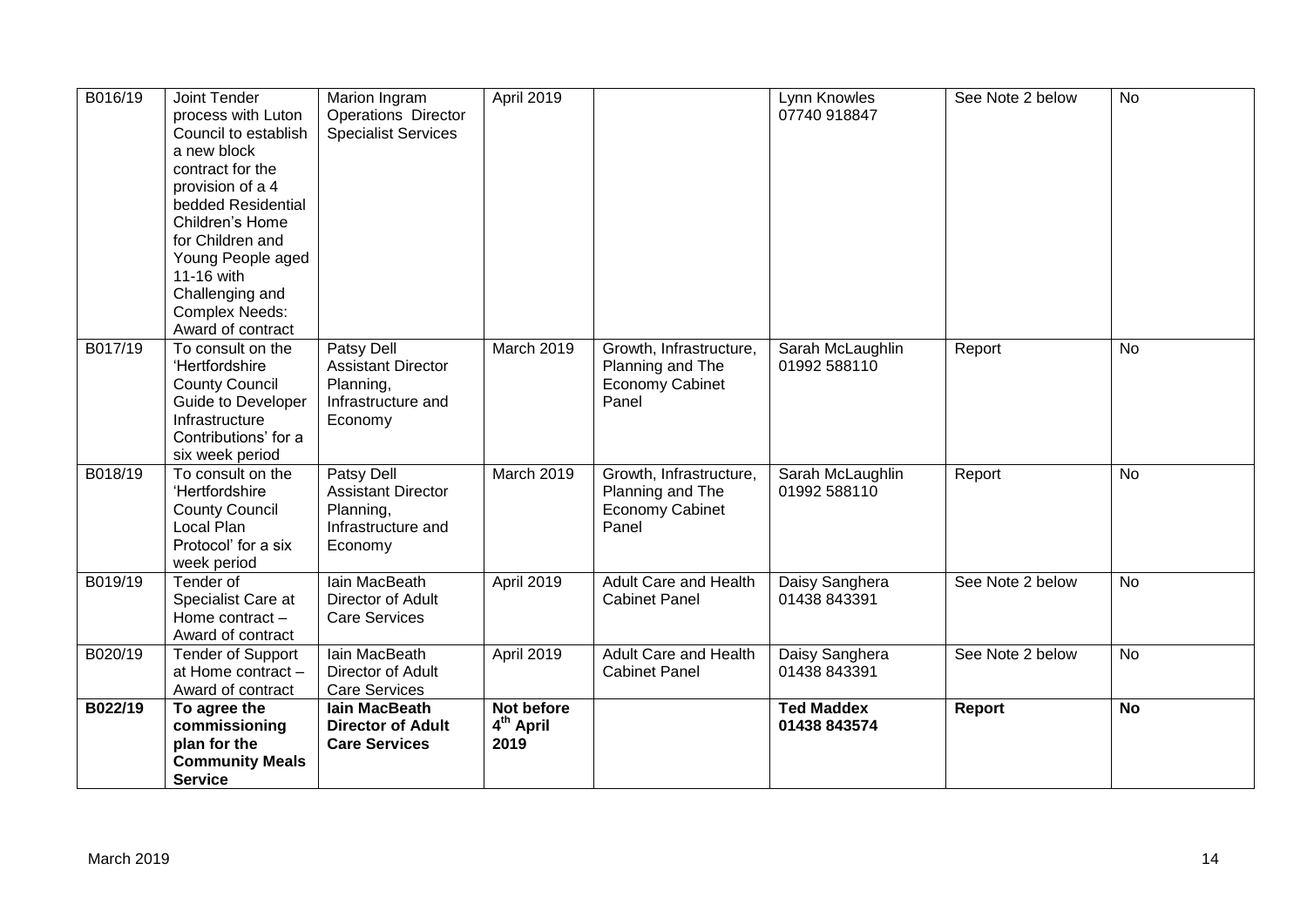| B023/19 | Sale of 50<br>Crossway,<br>Harpenden                                                                                                                                                           | <b>Sass Pledger</b><br><b>Assistant Director,</b><br><b>Property</b>                                                | Not before<br>4 <sup>th</sup> April<br>2019 | <b>Robert Ambler</b><br>01992 588836      | Report           | <b>No</b> |
|---------|------------------------------------------------------------------------------------------------------------------------------------------------------------------------------------------------|---------------------------------------------------------------------------------------------------------------------|---------------------------------------------|-------------------------------------------|------------------|-----------|
| B024/19 | The Supply of<br><b>Exercise Books</b><br>and exercise<br>paper – Award of<br>contract                                                                                                         | <b>Glenn Facey</b><br><b>Head of Herts</b><br><b>FullStop</b>                                                       | <b>May 2019</b>                             | <b>Louise Bagley</b><br>01707 292431      | See note 2 below | <b>No</b> |
| B025/19 | <b>Tender awards for</b><br>the provision of<br>two local bus<br>service contracts<br>starting in May<br>2019                                                                                  | <b>Simon Aries</b><br><b>Assistant Director</b><br><b>Transport Waste</b><br>and Environmental<br><b>Management</b> | Not before<br>4 <sup>th</sup> April<br>2019 | <b>Matthew Lale</b><br>01992 588633       | See note 2 below | <b>No</b> |
| B026/19 | Whether to<br>continue with the<br>respite nursing<br>beds contract<br>including the<br>terms for the<br>continuation                                                                          | Chris Badger,<br><b>Operations Director</b><br><b>Adult Care Services</b>                                           | Not before<br>4 <sup>th</sup> April<br>2019 | <b>Matthew Chatfield</b><br>01438 845387  | See note 2 below | <b>No</b> |
| B027/19 | HCC1911234-<br><b>Batch 48 -</b><br><b>Heating, Boiler</b><br>and Associated<br>works - Moss<br><b>Bury Primary</b><br><b>School and</b><br>Nursery,<br>Stevenage-<br><b>Award of contract</b> | <b>Sass Pledger</b><br><b>Assistant Director,</b><br><b>Property</b>                                                | Not before<br>4 <sup>th</sup> April<br>2019 | <b>Jackie Aldridge</b><br>01992 588138    | See Note 2 below | <b>No</b> |
| B028/19 | To agree the<br>organisations<br>invited to Tender<br>for the delivery of<br>the Hertfordshire<br><b>Library Service'</b>                                                                      | <b>Steven Pilsworth</b><br><b>Interim Director of</b><br><b>Resources</b>                                           | Not before<br>4 <sup>th</sup> April<br>2019 | <b>Taryn Pearson-Rose</b><br>01992 556651 | See Note 2 below | <b>No</b> |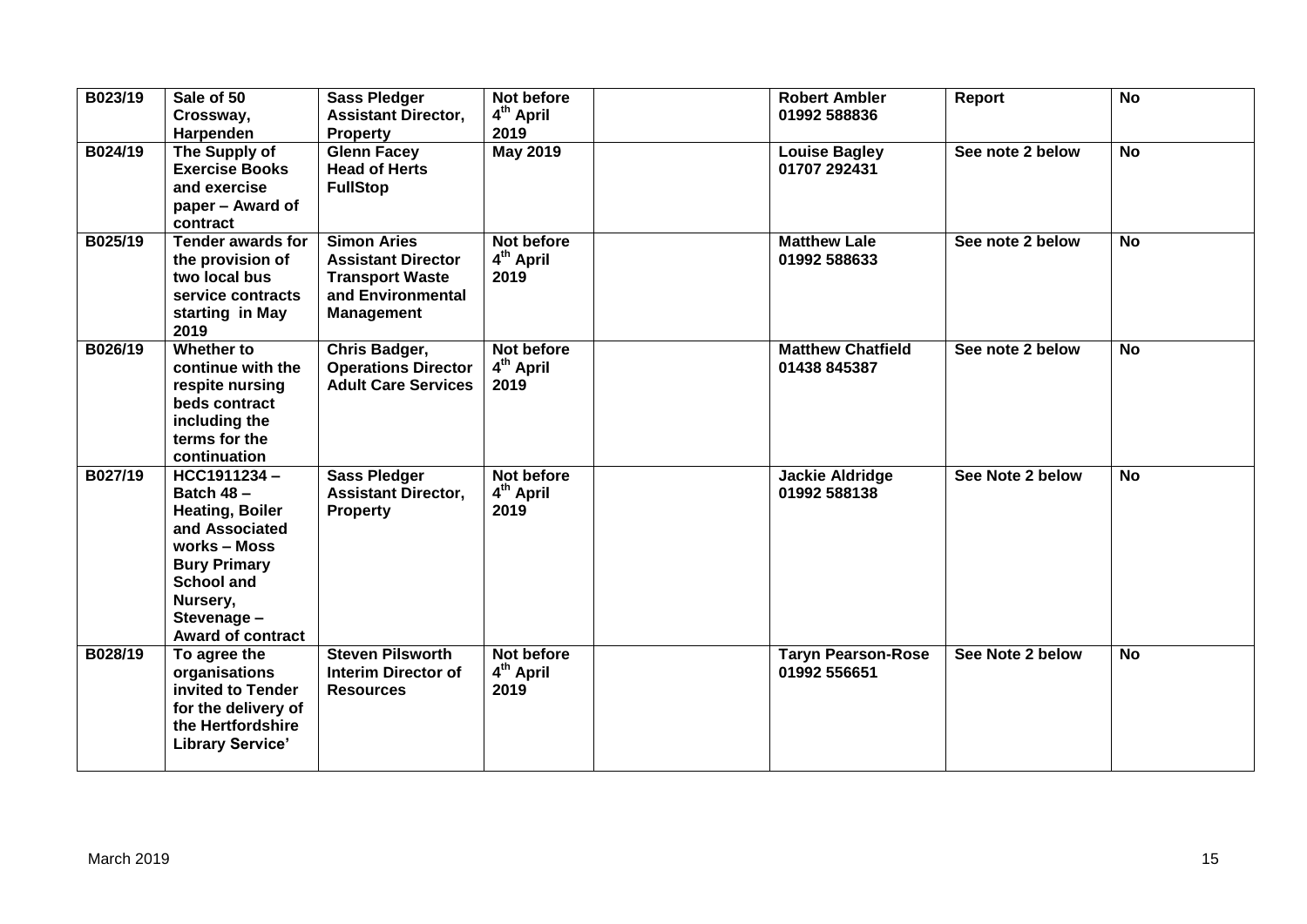#### **Notes:**

- 1. CBC contract = on behalf of 17 local authority members of the Central Buying Consortium<br>2. Cuality and price evaluation derived from tenderers' submissions (which may con
- 2. Quality and price evaluation derived from tenderers' submissions *(which may contain exempt information and if so will not be available for public inspection)* If you have any general enquiries about this Forward Plan - contact Elaine Shell, Democratic Services Manager, 01992 555565 Email: [elaine.shell@hertfordshire.gov.uk](mailto:elaine.shell@hertfordshire.gov.uk)
- 3. Collaborative contract with one or more authorities (not a CBC contract)
- 4. Part II (due to 'Information relating to the financial or business affairs of any particular person (including the Council')".

**KATHRYN PETTITT, CHIEF LEGAL OFFICER**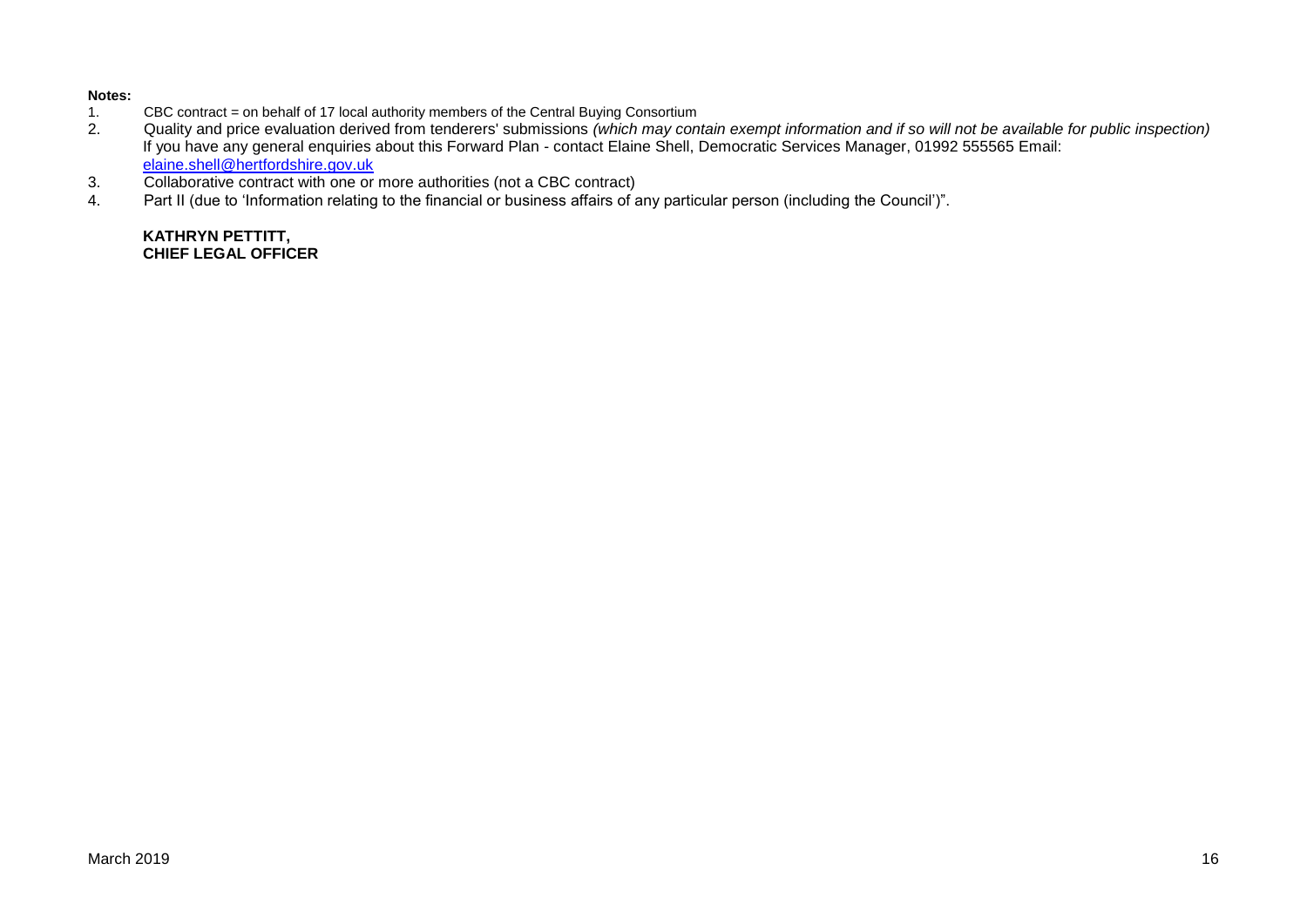

# **HERTFORDSHIRE COUNTY COUNCIL**

**FORWARD PLAN Notice of (a) key and other decisions likely to be made on behalf of the County Council by Cabinet, (b) key decisions likely to be made on behalf of the County Council by Officers and** 

**(c) decisions on Traffic Regulation Orders likely to be made by Officers on behalf of the County Council in the period 1 April 2019 – 31 July 2019**

# **Published: 6 March 2019**

[Note: Key decisions and other decisions due to be reached in March 2019 but not yet made remain listed (notice of these items was given in the Forward Plan issued on 6 February 2018)]

# **TRAFFIC REGULATION ORDERS**

### **EAST HERTS & LEA VALLEY**

#### **Broxbourne**

| ----------                      |                                       |
|---------------------------------|---------------------------------------|
| Location                        | <b>Proposed Restriction</b>           |
| Goff's Lane, Goff's Oak         | Experimental Prohibition of Left Turn |
| Lea/Gordon Roads, Waltham Abbey | <b>Waiting Restrictions</b>           |
| Andrews Lane, Cheshunt          | 30mph Speed Limit                     |
| Queens Way, Waltham Cross       | <b>Waiting Restrictions</b>           |
| Turners Hill, Cheshunt          | <b>Waiting Restrictions</b>           |
| Bryanstone Road, Waltham Cross  | <b>Waiting Restrictions</b>           |
| Jackson Drive, Flamstead End    | <b>Waiting Restrictions</b>           |
|                                 |                                       |

**East Herts**

| Location                                         | <b>Proposed Restriction</b>                          |
|--------------------------------------------------|------------------------------------------------------|
| Ermine Street, Buntingford                       | Waiting Restrictions, Road Humps, 30mph speed limit  |
| North Road, Hertford                             | Waiting Restrictions, Loading Bay                    |
| Various Roads, Hertford (3 areas)                | <b>Waiting Restrictions</b>                          |
| Various Roads, Buntingford (2 areas)             | <b>Waiting Restrictions</b>                          |
| Various Roads, Puckeridge                        | 7.5 Tonne Weight Limit                               |
| <b>Hertford Town Centre</b>                      | Road Humps, Pedestrian Crossing, One Way, Pedestrian |
|                                                  | Zone, Waiting Restrictions                           |
| A120, Cambridge Road & Old Standon Hill, Standon | One Way, Prescribed Routes, Prohibition of Turns     |
| A120, High Street & Mill End, Standon            | <b>Waiting Restrictions</b>                          |
| Hartham Lane, Hertford                           | <b>Waiting Restrictions</b>                          |
| Crane Mead, Ware                                 | Waiting Restrictions, Road Humps                     |
| Various Roads, Hunsdon                           | 30mph Speed Limit                                    |
| South Street, Bishop's Stortford                 | Waiting Restriction and Revocation                   |
| Star Street/Vicarage Road, Ware                  | <b>Waiting Restriction</b>                           |
| London Road/Brookside, Hertford                  | <b>Waiting Restriction</b>                           |
| Baldock Road/Bowling Green Lane, Buntingford     | <b>Waiting Restriction</b>                           |
| Ermine Street, Norris Way etc, Buntingford       | <b>Waiting Restriction</b>                           |
| B180 Hunsdon Road, Widford                       | 40mph Speed Limit                                    |
| Church Street, Ware                              | <b>Waiting Restrictions</b>                          |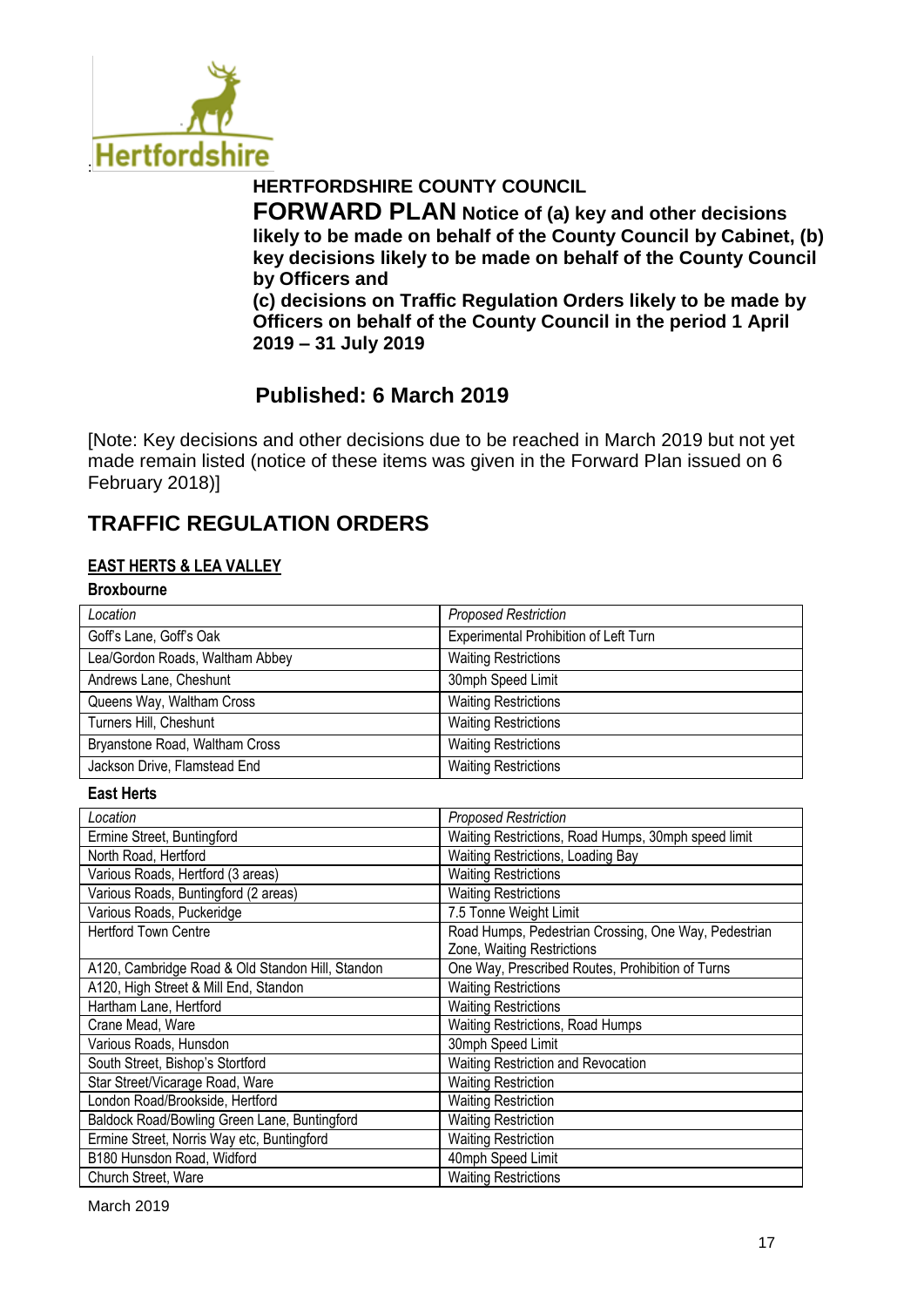| w<br>.<br>-----<br>oads<br>າມs<br>ாவ<br>אוסנוסn־<br>.<br>.<br>____ |  |
|--------------------------------------------------------------------|--|
|                                                                    |  |

#### **MID HERTS**

#### **Dacorum**

| Location                                     | <b>Proposed Restriction</b>              |
|----------------------------------------------|------------------------------------------|
| Tringford Road, Tring                        | 30mph Speed Limit, Waiting Restrictions  |
| Sunnyhill Road/Melsted Road, Hemel Hempstead | <b>Waiting Restrictions</b>              |
| Various Roads, Berkhamsted                   | 20mph Speed Limit Zone                   |
| Bridgewater Road, Berkhamsted                | <b>Waiting Restrictions</b>              |
| Various Roads, Berkhamsted (2)               | <b>Waiting Restrictions</b>              |
| Avenue Approach, Kings Langley               | <b>Waiting Restrictions</b>              |
| Various Roads, Tring                         | 20mph Speed Limit Zone                   |
| Various Roads, Hemel Hempstead               | <b>Experimental Waiting Restrictions</b> |
| Wood Lane End, Hemel Hempstead               | Prohibition of Motor Vehicles            |
| Various Roads, Markyate                      | 20mph Speed Limit                        |
| A4147 Maylands Avenue, Hemel Hempstead       | <b>Revocation Waiting Restrictions</b>   |

#### **St. Albans**

| Location                                             | <b>Proposed Restriction</b>                          |
|------------------------------------------------------|------------------------------------------------------|
| Various Roads, London Colney                         | 20mph Speed Limit Zone, Road Humps                   |
| Hatfield Road, St Albans                             | Parking Place Revocation                             |
| Sandpit Lane, St Albans                              | 30mph Speed Limit                                    |
| A5183 St Albans / Redbourn Roads, Redbourn/St Albans | 40mph Speed Limit                                    |
| Various Roads, St Albans                             | 20mph Speed Limit Zone                               |
| A1081 London Road, St Albans                         | Waiting Restrictions Revocation, Pedestrian Crossing |
| Langley Grove, Sandridge                             | <b>Waiting Restriction</b>                           |
| Waverley Road, St Albans                             | <b>Waiting Restrictions</b>                          |
| Harpenden Lane, Redbourn                             | Road Humps, Pedestrian Crossing                      |

## **Welwyn Hatfield**

| Location                                                  | <b>Proposed Restriction</b>                                |
|-----------------------------------------------------------|------------------------------------------------------------|
| Various Roads, Welwyn Garden City                         | <b>Waiting Restrictions</b>                                |
| Hillcrest & Sorrel Close, Hatfield                        | <b>Waiting Restrictions, Parking Places</b>                |
| Various Roads, Welwyn                                     | <b>Waiting Restrictions</b>                                |
| Welwyn Garden City Town Centre                            | Restricted Zone, Pedestrian Zone, 20mph Speed Limit, Cycle |
|                                                           | Lane, One Way Traffic, Parking Places, Road Humps          |
| Harper Green Lane, St Ives Close, Honeymead etc, Digswell | <b>Waiting Restrictions</b>                                |

## **NORTH HERTS**

#### **North Herts**

| Location                                     | <b>Proposed Restriction</b> |
|----------------------------------------------|-----------------------------|
| Park Lane/Gun Lane, Knebworth                | <b>Waiting Restrictions</b> |
| Various Roads, Ashwell                       | <b>Waiting Restrictions</b> |
| Broadway, Sollershott East etc, Letchworth   | <b>Waiting Restrictions</b> |
| Cowslip/Hawthorn Hill etc Letchworth         | <b>Waiting Restrictions</b> |
| Mattocke Road, The Crescent, Hitchin         | <b>Waiting Restrictions</b> |
| Periwinkle Lane, Hitchin                     | 20mph Speed Limit extension |
| Pixmore Avenue, Letchworth                   | <b>Waiting Restrictions</b> |
| Whitehorse Lane/Knott Close etc, Great Ashby | 20mph Speed Limit           |
| High Street/Mill Lane, Ashwell               | Parking Place               |

## **Stevenage**

| cation                                                     | Restriction<br>,,,,,<br>vəcu |
|------------------------------------------------------------|------------------------------|
| $\sim$<br>rever. ان<br>---<br>Road<br>enade<br>rora<br>пe∙ | ∟ane<br>.<br>ous             |

# **SOUTH WEST HERTS**

#### **Hertsmere**

| ocatic<br>allOL.                                                      | ricuor<br>טסטי "<br>ື                                                                                              |
|-----------------------------------------------------------------------|--------------------------------------------------------------------------------------------------------------------|
| Albans<br>$\sim$<br>. SOLITE<br>Mvmms<br>Swanland<br>oad<br>Roa<br>υ۱ | Parkınc<br>√erae<br><b>AMAIN</b><br>Abnorm <sup>-</sup><br>Places.<br>oad<br>Parking<br>าลเ<br>леаг<br>wav<br>. NI |